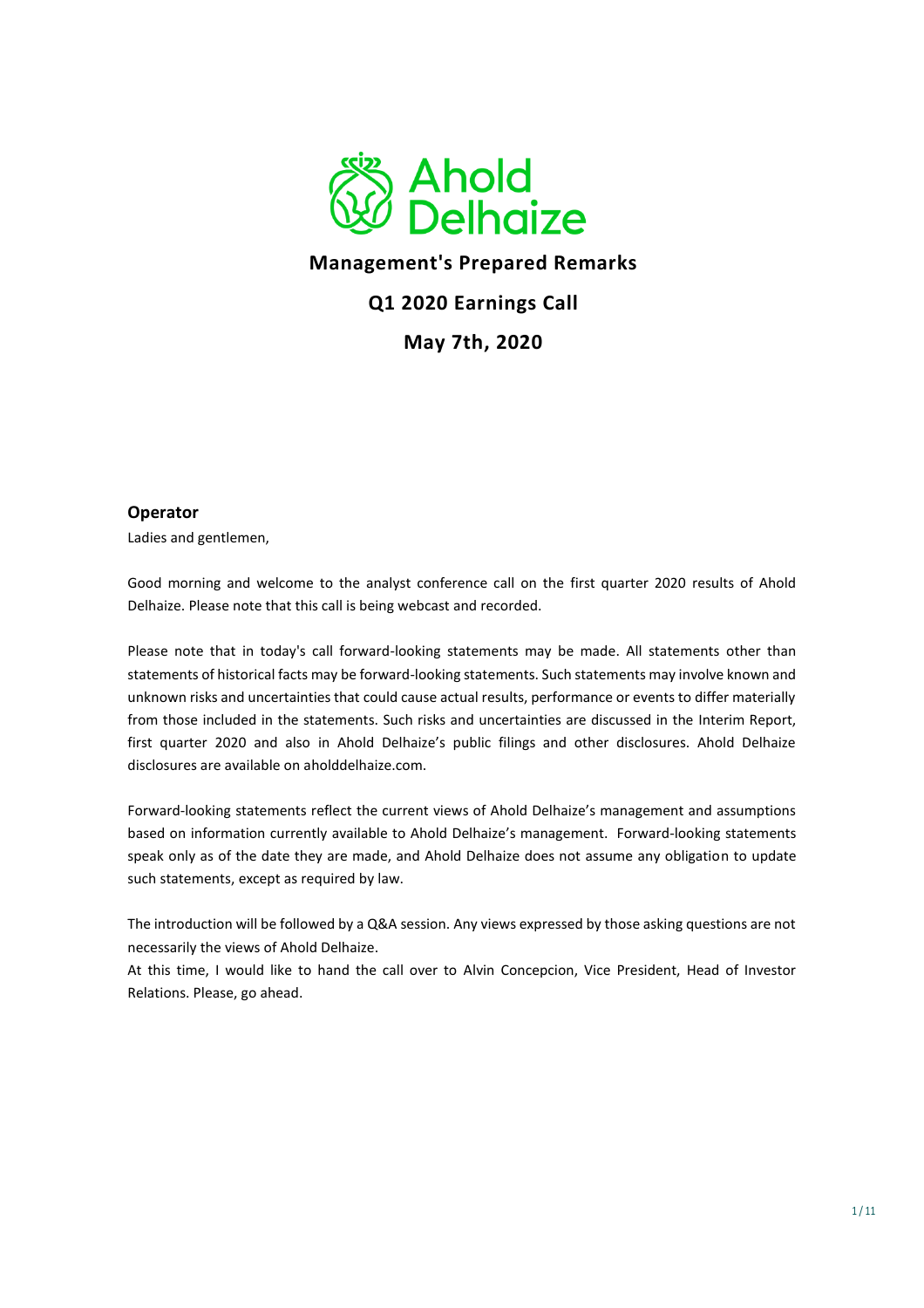

## **Alvin Concepcion**

Vice President, Head of Investor Relations

Thank you and good morning everyone.

Welcome to our first quarter 2020 results conference call.

On today's call are Frans Muller, our CEO and Natalie Knight, our CFO. After a brief presentation we will open the call for questions.

In case you haven't seen it, the earnings release and the accompanying presentation slides can be accessed through the Investors section of our website aholddelhaize.com.

I ask that you please limit yourself to 2 questions. If you have further questions, then please reenter the queue.

I'll now turn the call over to Frans.

**Frans Muller**  President, Chief Executive Officer

Thank you, Alvin. Good morning everyone. Before I go into the Q1 presentation, I'd first like to mention a few things.

The first quarter of 2020 was unlike any we have ever seen before. The COVID-19 crisis has affected all of us, and I truly hope that all of our stakeholders, and particularly the people who are out on the front line, are managing through this crisis as well as they can. I am honored to represent the leadership and brands of Ahold Delhaize who are doing their utmost best to provide the essential service of helping to feed our local communities. I recognize and am very impressed by the hardworking and dedicated associates across our brands and geographies, including the people in the stores, distribution centers, and supporting functions who have stepped up to serve their local communities in the face of immense challenges. We have been, and will continue to be, committed to protecting the health and safety of associates and customers as our first and foremost priority. We must continue to operate well, and ensure that we are Leading Together with our business partners, vendors, and service providers, in order to provide customers better availability of food and supplies during this time. We must be able to adapt to new paradigm shifts in consumer behavior that emerge…and invest as necessary, particularly in digital and omnichannel capabilities, and in ways that allow us to serve our communities well during this crisis…and ultimately, serve them even better, well after this crisis subsides.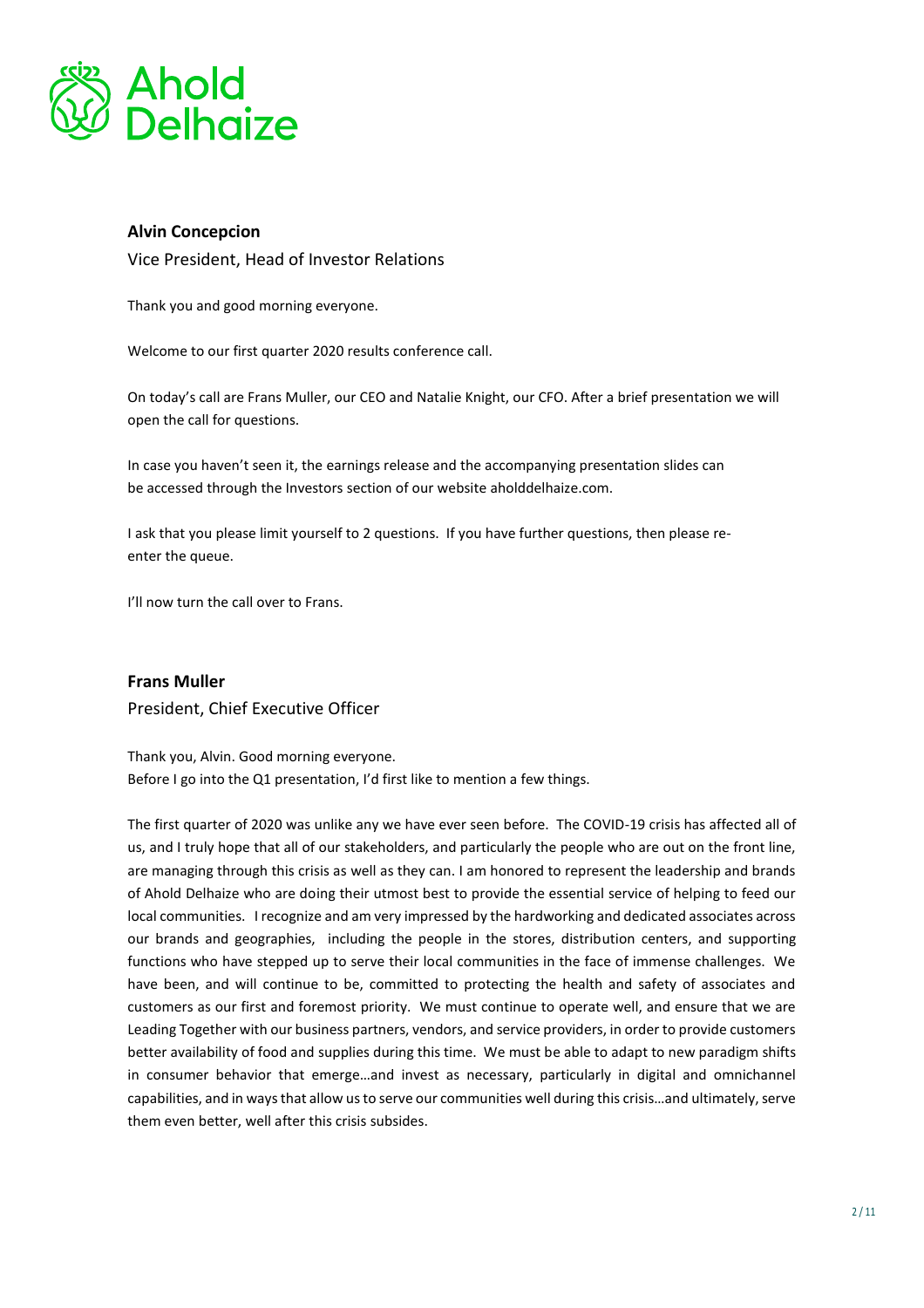

On a separate note, I'd like to welcome Natalie Knight, who was appointed as our CFO on April 8. This is her first earnings call with us, and I'm delighted to have her here. I'm excited about what she can bring to the table.

#### Now on to Q1 results.

Clearly, our Q1 performance across all our geographies were impacted by the unprecedented demand created by the COVID-19 outbreak. Natalie will go into more detail on the performance, but keep in mind that the margin reported in Q1 is mainly a function of timing, and is not a fair representation of the cost pressures we will experience relating to COVID-19. Instead, it largely reflects the timing of unexpectedly higher sales, which preceded the timing of significant investments related to COVID-19 at the end of the quarter. The margin rate you see in Q1 is not sustainable and not likely to be seen in subsequent quarters. Nevertheless, we maintain our full-year outlook that our group underlying operating margin in 2020 will be broadly in line with 2019.

On slide 5, you will see some examples of how we are deploying over €170 million to prioritize safety, relief, and support efforts during the COVID-19 crisis. This €170 million figure is by no means the full amount, and in fact, it will ultimately cost more than this. This is just what we are currently deploying.

For our associates, we have implemented additional safety and protective measures, which also benefits our customers. This includes plexiglass shields at registers and new flow patterns in the stores to maintain social distancing. We have enhanced associate pay and benefits, and are hiring more than 40,000 associates who can play a huge role in providing the essential service of helping to feed our local communities. We also provided contactless delivery options, to the benefit of both associates and customers.

For our customers, we are working with local governments and agencies to provide a safe shopping environment, which also helps our associates. We have enhanced already stringent cleaning and hygiene measures like shopping cart cleaning before and after use. We have invested in security personnel and optimized customer traffic flow at our stores. We have provided special grocery delivery service for healthcare workers and were the first in our markets to offer special opening hours for the elderly.

And for our communities, we are collaborating with our business partners, vendors and service providers to ensure food and supplies are available. We have also made charitable donations to local food banks, national and private health systems, the Red Cross, and various medical facilities.

While we are doing our part to prioritize safety, relief, and support during the COVID-19 crisis, we also know it is not enough.

In the nearer term, our priority is to continue to run operations safely and smoothly, and offer our customers more convenience so we can serve them better in their time of need. This means there are a higher level of investments needed in the upcoming quarters to make this happen.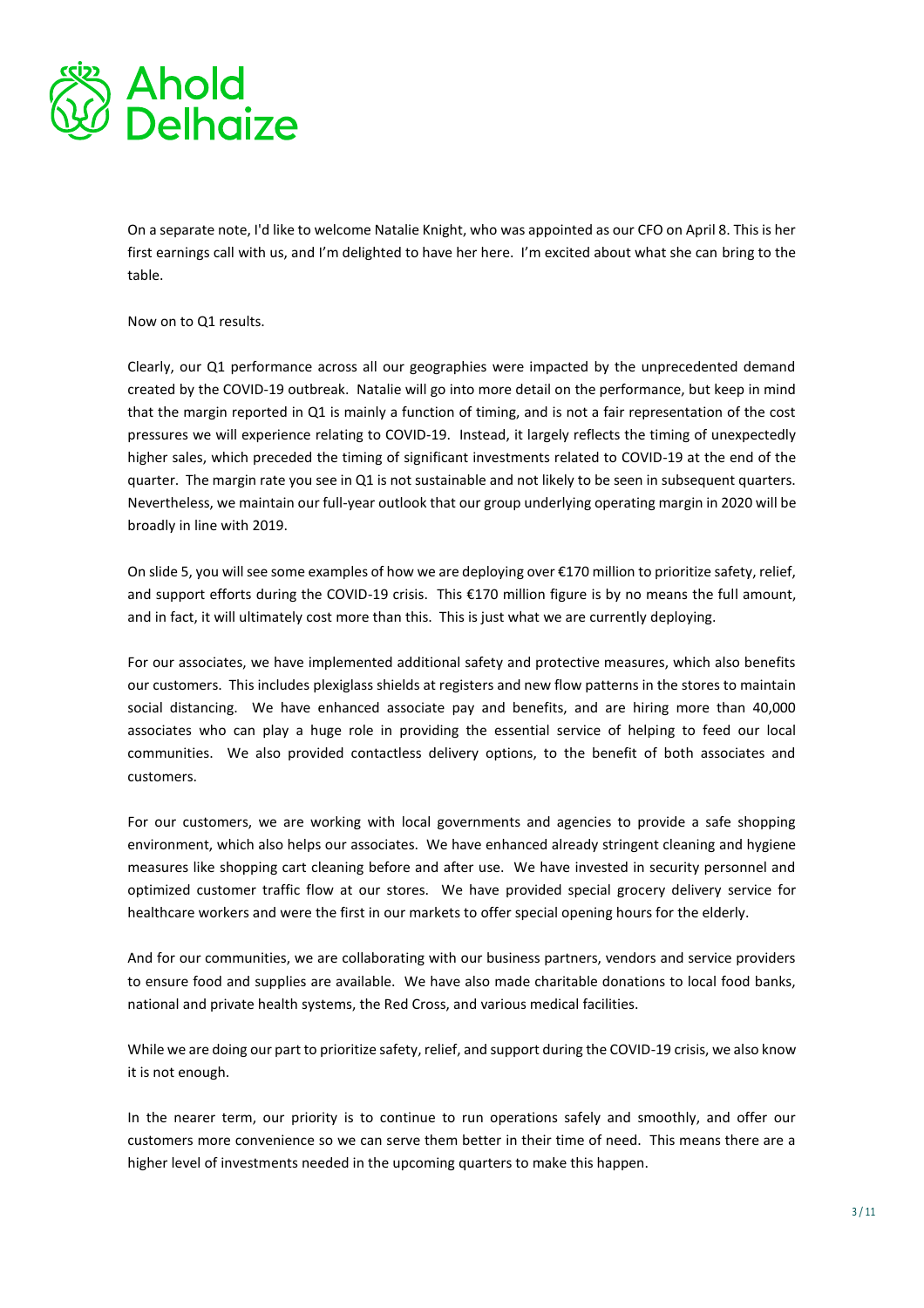

I would categorize these nearer-term priorities into three buckets: improving in-stock levels, adapting store operations, and accelerating digital and omnichannel capabilities.

I'll start with improving in-stock levels. It will be no surprise for you to hear that we, along with the broader food retail industry, have had challenges with in-stock levels in categories such as paper, sanitation, frozen, proteins, and in some cooking supplies such as flour. We are therefore proactively working with suppliers to provide better availability of products to our customers, including prioritizing SKU offerings to meet current levels of demand. We are using our scale to ensure that we are provided our fair share of allocation for these products. We are also leaning upon idle capacity in the labor force and foodservice distribution providers in order to overcome capacity bottlenecks.

We are also adapting our store operations to changes in consumer behavior, preferences, and safety needs. We are working with local governments and agencies on health and safety measures for stores and distribution centers.

Our leaders know it's more important than ever to push for higher levels of customer service through exemplary associate efforts.

And we are adjusting our systems and processes, such as inventory ordering and labor scheduling to better match the new demand patterns caused by community lockdowns and health and safety concerns. For example, weekends have historically been some of our highest traffic days, and customers have shifted towards more weekday and shopping during off-peak hours.

We also know that for many reasons, including more recently, safety concerns, and always for convenience, that customers…both new and existing…younger and older…are preferring to engage us more online. Our near-term, and long-term plans always involved investing more in digital and omnichannel capabilities even prior to COVID-19, but we know we need to invest in accelerating these capabilities even further this year.

This is a significant focus in both the U.S. and Europe, and we are accelerating our online sales. In the US, we initially targeted over 30% growth this year, but we now expect it to be even higher at over 50%. In Europe, we expect to accelerate net online consumer sales growth this year.

In the US, we will be able to generate this higher level of online sales growth by investing in incremental associates and supplemental infrastructure, such as through more storage units, picking devices, and stepping up the pace on the number of click & collect locations we plan to open this year in the U.S. We are upping our target to over 1,000 locations in 2020 versus our initial target of roughly 1,000.

In Europe, higher levels of net consumer online sales growth will be achieved by accelerating the timing of 2 new home delivery fulfillment centers in the Netherlands, with one opening this Summer (August) and the other in the Fall (October). Albert Heijn will also begin to offer Sunday home deliveries this month, which is new.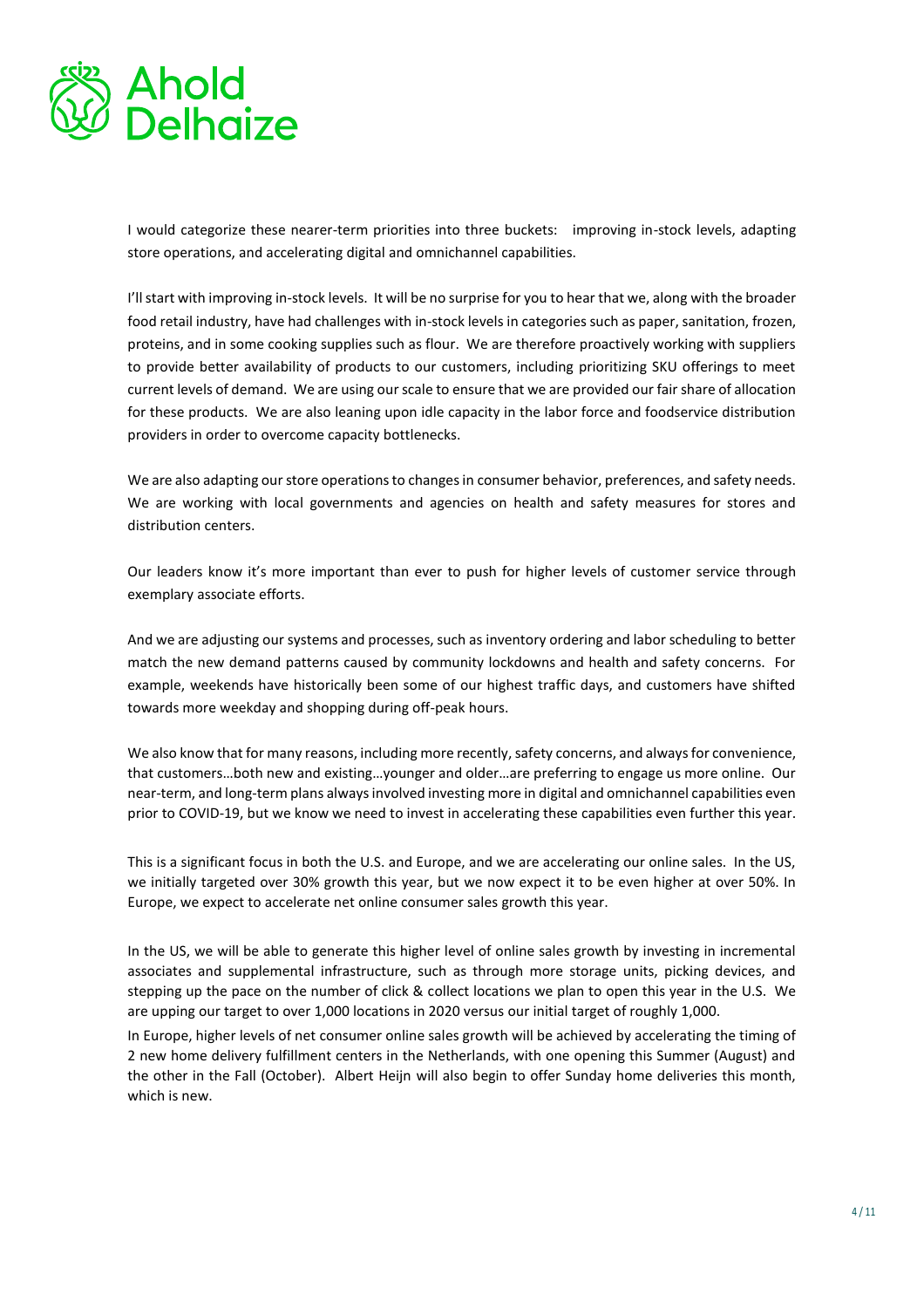

At bol.com, we will continue to press hard to increase the number of marketplace partners, where we added another 1,700 merchants in Q1, bringing the total to nearly 21,000 now. This is key because these partners can help us flex up capacity faster.

These are just some of the ways we will expand our same-day and next day offerings and capabilities, in order to drive the higher levels of growth I mentioned.

While we are highly focused on our nearer-term performance, we will not lose sight of the long-term priorities and investments needed to drive our growth after the initial COVID-19 crisis subsides.

It's currently unclear what long-term paradigm shifts in consumer behaviour occur due to COVID-19, but we will monitor these, learn from them, and quickly adapt to them. Regardless of what these shifts ultimately are, there are things we can already do to accelerate growth over the longer-term and retain our #1 and #2 market positions across our brands.

There are 3 areas of focus I'd like to highlight that will be relevant in a post COVID-19 world, which we think will increase our share of wallet. These are:

One: Enhancing associate and customer well-being by continuing to take appropriate health & safety measures, and offering competitive associate pay and benefits, and progressing on our health & sustainable retailing targets through 2025, which we already unveiled on February 25th. These 2025 targets revolve around ensuring customers have healthier choices and see more product transparency, and also that we are doing our part to eliminate food and plastic waste. We will have more news to announce in this area later this year, as we are in the process of setting long-term, science-based targets to reduce our impact on climate change.

On offering competitive associate pay and benefits, we continue to focus on offering attractive and competitive packages with plenty of employee opportunities for advancement. On March 5<sup>th</sup>, we signed a 4-year collective bargaining agreements for Giant Food and will continuously work with our union partners and, others, on solutions to improve the position of our employee pension plans.

Two: We need to continue operating brands and supply chains smoothly in order to continue serving local communities well, and we need to do it more efficiently. There are many ways we are focused on improving efficiency, which can help us to keep pace with evolving customer needs, while also improving our bottomline. A very good example of this, is the 3-year strategy we embarked upon this year, to move the US supply chain to a self-distribution model. This not only reduces our costs which can be passed on to our customers, but it will also improve speed to shelf and improve product availability and freshness for customers.

We also continue to explore technology to improve the efficiency of our operations, whether that is online with our microfulfillment center pilot and innovation centers, such as Peapod Digital labs in the US…or artificial intelligence labs in the Netherlands, which aim to enhance the digital and omnichannel journey for our customers and improve our operations. Our stores are increasingly implementing electronic shelf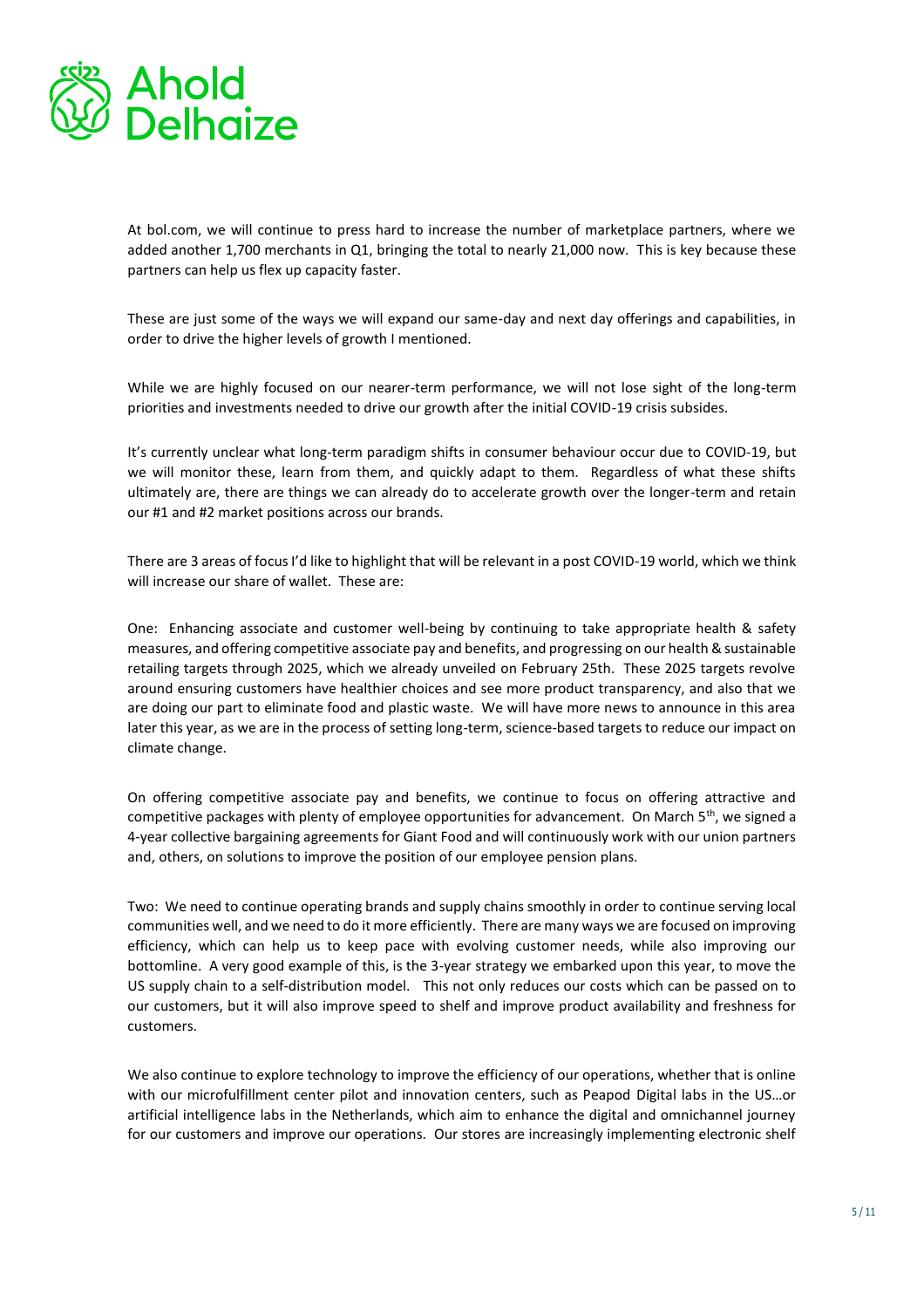

labelling and various frictionless checkout options which provides savings and a better customer experience.

Three: You first heard us talk about this at our November 2018 capital markets day, but we remain committed to investing capex at around 3% of sales annually in order to accelerate our digital and omnichannel capabilities, some of which I described a moment ago…also it will be used to improve our store fleet through remodel programs such as Reimagine Stop & Shop… and we will improve meal solution capacity and private label offerings to further differentiate our offerings and help us gain more share of stomach. This is especially important if the consumer decides to eat more at home than in the past.

Although our capex investment excludes M&A by definition, we will continue to explore partnerships and M&A opportunities.

Slides 8 and 9 highlight some of our advancements and progress in the US and Europe. I've touched upon some of these highlights already, and for the interest of time, I won't go over them in detail, but I strongly encourage you to take a look.

Now let me hand it over to Natalie.

## **Natalie Knight**

Chief Financial Officer

Good morning and thank you Frans. I'm pleased to here for my first quarterly results call with Ahold Delhaize, and I am looking forward to meeting many of the analysts and investors on this call in the near future… hopefully in person…and hopefully sooner, rather than later, when conditions permit.

Our first quarter was shaped by unprecedented levels of demand due to COVID-19. As a result, net sales grew 12.7% at constant exchange rates to €18.2 billion and operating income increased 40.0% at constant rates, to €964 million. Net sales were driven primarily by 12.2% group comparable sales growth excluding gasoline. Net consumer online sales grew 37.7% at constant rates.

Underlying operating income increased 35.7% at constant rates, to €961 million, with underlying operating margin up 90 basis points to 5.3% largely due to the timing of COVID-19 related sales. These higher sales preceded the timing of significant investments that only started to become material at quarter-end. This effect was more pronounced in the U.S. relative to Europe, as Europe experienced earlier customer stockpiling in late February, and therefore made earlier investments related to COVID-19, whereas the U.S. COVID-19 impact really didn't begin until early March.

Net income was €645 million, up 45.1% at constant rates. We repurchased €336 million of shares in the quarter. Diluted EPS was €0.59, an increase of 51.8% at constant rates. Diluted underlying earnings per share, were also €0.59, up 46.5% at constant rates.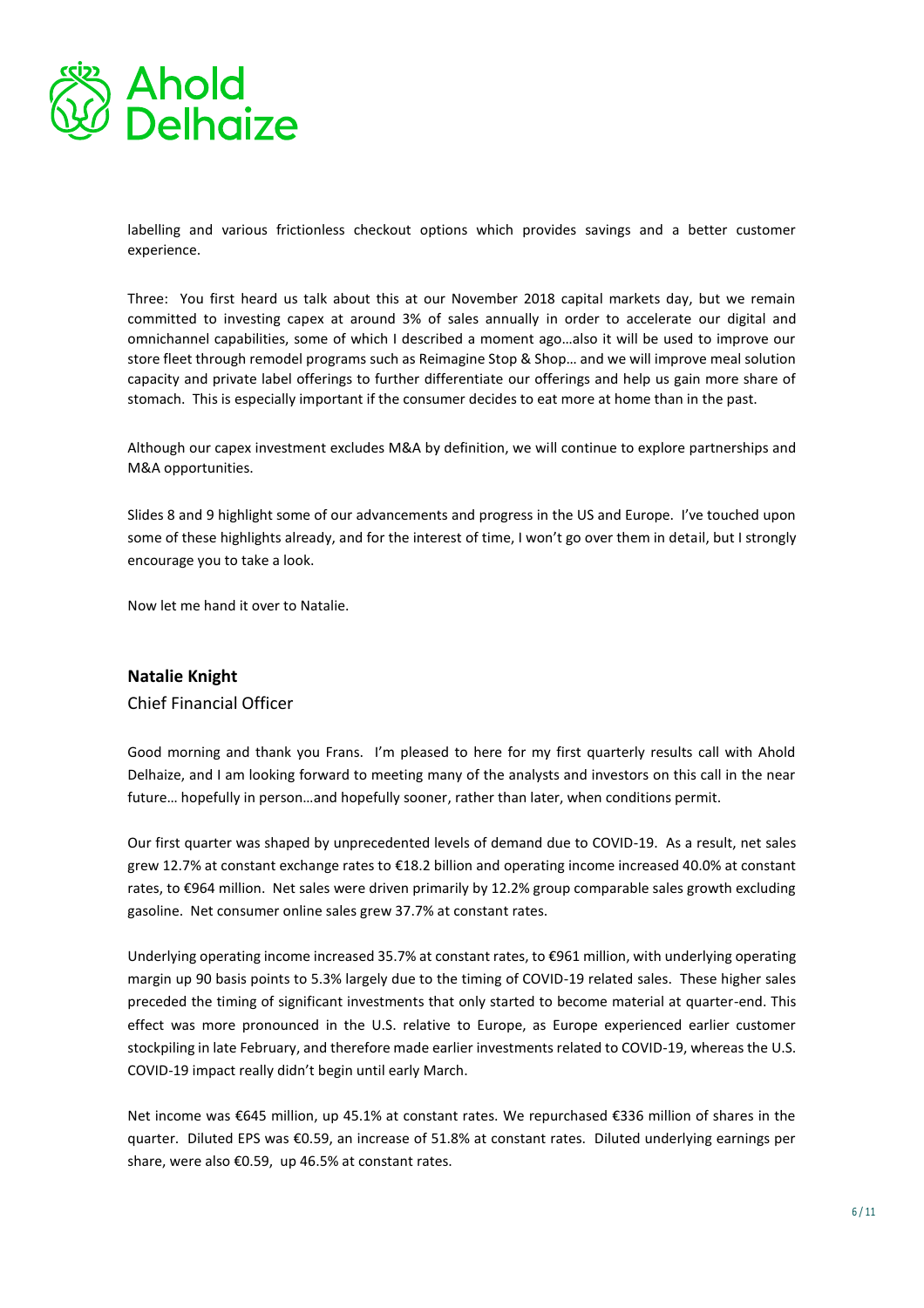

Moving on to looking at the first quarter performance by segment, net sales in the US grew by 13.7% at constant rates, to €12.5 billion.

U.S. comparable sales increased 13.8%, driven by double-digit growth due largely to COVID-19 at all brands. Food Lion and Giant Food led the way and we believe we gained overall market share in the quarter as well, so we're proud of the performance across the board.

In the US, online sales grew 42.3% and this growth comes despite considerable product availability issues early in the Corona crisis, which caused the U.S. to close Click & Collect operations under most banners for some portion of March. As Frans mentioned, we are now accelerating investments in our online business in order to rapidly expand our capacity.

Underlying operating margins in the US were 6.7%, up 180 basis points from the prior year, driven largely by the timing benefit from higher sales preceding material COVID-19 investments. Also, we continued progress in our Save for Our Customers program. Product sales were strong across the board, and while it tilted modestly towards lower margin items during the customer stockpiling period, it had little influence on our margin, as customers bought more products that are not typically on promotion, and product availability issues prevented us from running certain promotions. This was partially offset by higher shrink and lower vendor allowances.

In Europe, net sales in the first quarter grew by 11.0% to €6.9 billion. This development is strong, but a bit more muted than the US growth due to a higher level of consumer lockdown restrictions, such as limitations on curfew and traffic levels allowed in the store. Also, the

wallet share of food away from home is lower in European countries, so the shift to food at home was less pronounced.

Europe's comparable sales increased 9.8%, and while all countries experienced higher than normal demand, Central and Southeastern European countries grew slightly faster than the overall segment. We gained share in the Netherlands and Belgium, and maintained overall share in Central and Southeastern Europe.

Net consumer online sales in Europe grew 36.3% despite capacity constraints. At bol.com, our online retail platform in the Benelux which is included within the Europe segment results, net consumer sales grew by 39.5%. Bol.com's third party sales grew 66% in the quarter with nearly 21,000 merchant partners on the platform.

Europe underlying operating margin was 4.1%, up 10 basis points from the prior year. The timing benefit from higher sales preceding material COVID-19 investments was less pronounced in Europe versus the U.S., and was partly offset by higher pension expense in the Netherlands amounting to €11 million in the quarter, as well as additional planned investments in digital and omnichannel capabilities.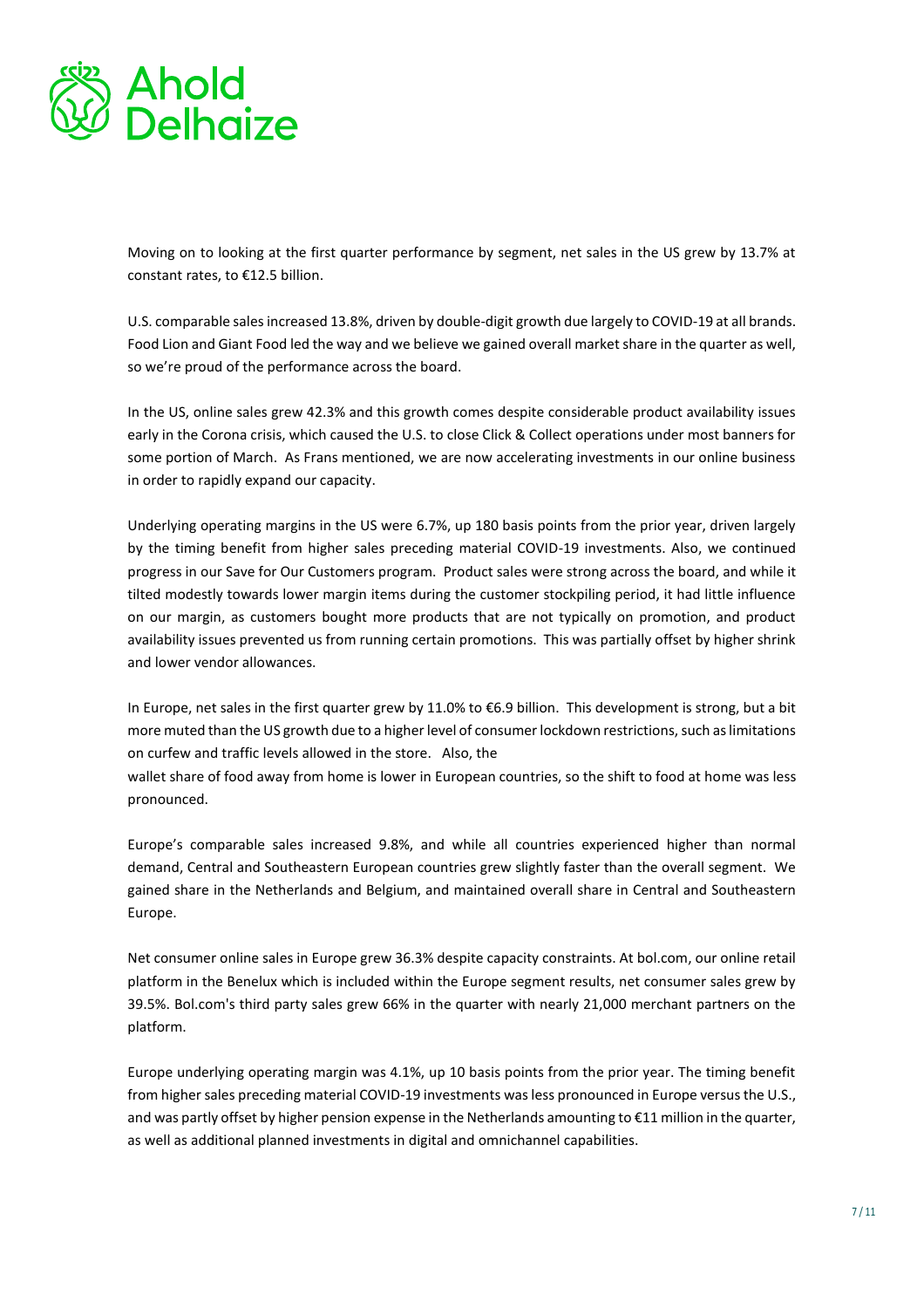

While COVID-19 was clearly the main driver of sales growth in the quarter, I think it's worth mentioning that our business was quite strong prior to the stockpiling period.

What you'll see on the chart on slide 13, which is also disclosed in our press release, is that group comparable sales growth excluding gasoline in January and February were stronger than the level of growth we generated in the full year 2019.

And more importantly, on an adjusted basis, where we exclude gasoline, weather, and calendar effects, as well as our estimate of the COVID-19 related stockpiling in Europe which occurred at the end of February, sales growth was strong at 3.7% in January and February, which showed clear momentum versus the 2.5% adjusted sales growth we had in the full year 2019. This trend is also visible in both the U.S. and Europe segments as well, which speaks to the underlying strength of both businesses during the period.

Moving on to free cash flow. The cash position of Ahold Delhaize remains strong. Free cash flow in Q1 was €1.23 billon, which compares with negative €136 million last year, mainly driven by the COVID-19 impact on the profit and working capital balances at the end of the quarter, which resulted in dramatically lower inventories and higher accounts payable balances. These will return to more normal levels in subsequent quarters.

Capital expenditure grew to €708 million, up €256 million from last year, as we acquired three C&S warehouses. As we progress into Q2, capital expenditures should be lower than the level seen in Q1 as the effect of the warehouse acquisitions diminishes.

Moving on the outlook for 2020, I'd like to mention that despite the uncertainty generated by COVID-19, we are reiterating the financial outlook we provided on April 7<sup>th</sup>.

Due to the significant quarterly fluctuation caused by COVID-19, we feel some commentary on Q2 is warranted, but commentary on quarterly trends or expectations should not be expected for any future periods.

We generated sales in April that were above normal baseline levels in both the US and Europe, but not as strong as those of March. We have also accelerated online sales growth across both segments, relative to what we delivered in Q1, reflecting increased capacity and the better in-stock positions we now have in the system. We believe these higher sales levels are occurring due to continued gains in share of stomach, particularly in the U.S., due to continued shopping restrictions. Going forward, it is very difficult to project how sales will develop as COVID-19 restrictions are reduced and recessionary trends take hold. Therefore, we won't be providing any topline guidance, inline with our standard practice.

What is important to emphasize, however, is that investments related to COVID-19 , which became material at the end of Q1, will become significantly more visible in subsequent quarters. Therefore, it's important to understand that the margin level you saw in Q1 will not be sustainable into Q2. Please see the footnotes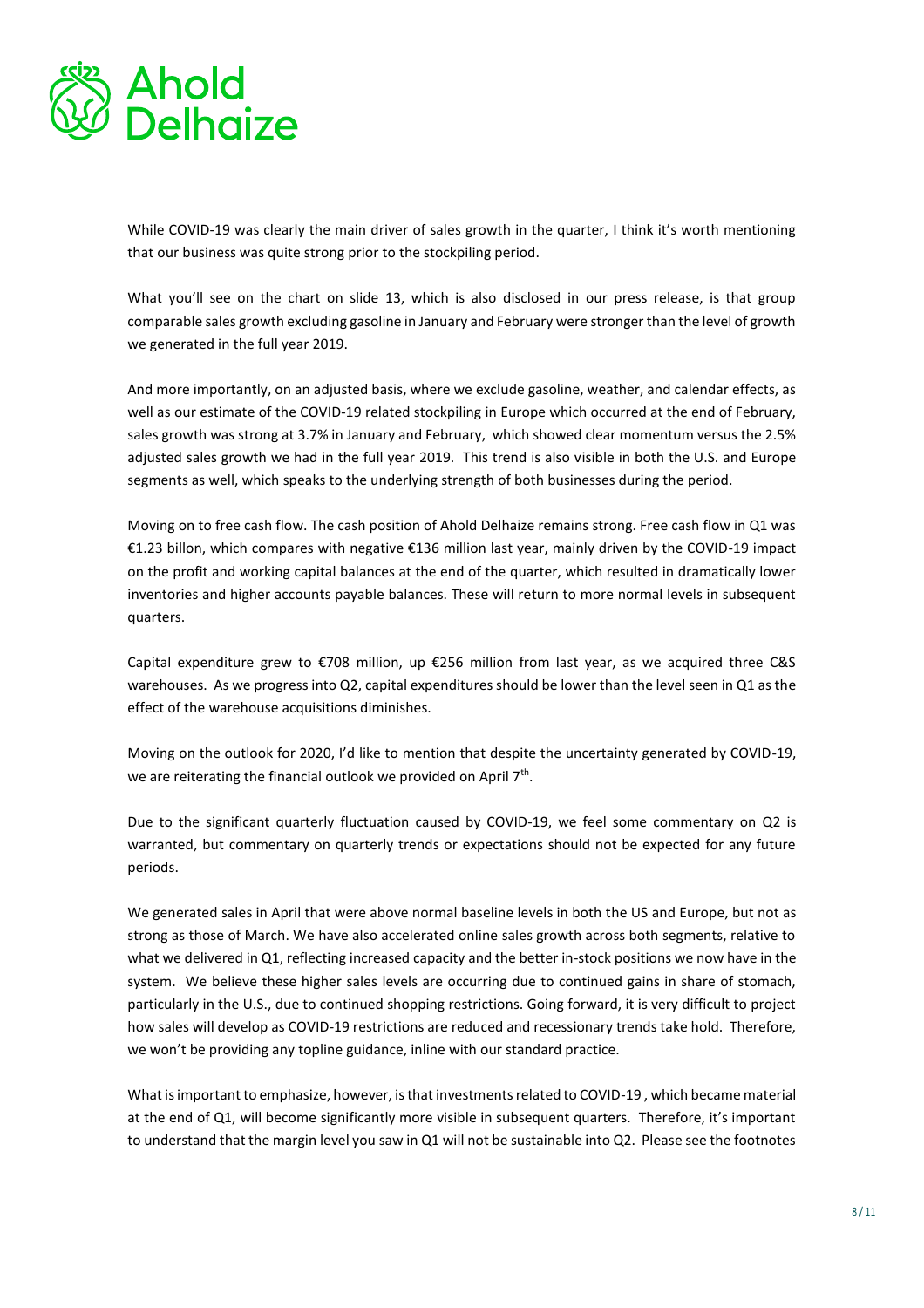

in the outlook table we provided, which describe other minor factors to consider for 2020, which we have already previously flagged for you and have not changed.

In our April 7th update, we raised our free cash flow guidance at a level above €1.5 billion, which was our initial target for the year. And we have not changed this expectation. We are, however, modifying our view on what is driving that upside for the full year. The upside is mainly related to the strong levels of free cash flow generated in Q1, rather than our previous indication that it would be mainly related to delays in capital projects. While some capital projects will inevitably be delayed versus our pre-COVID-19 plans, Frans provided detail about how we will accelerate investments in digital and omnichannel capabilities to expedite our efforts to better service changing customer needs and demands. And we will continue to focus resources on operating our brands and supply chains smoothly, with associate and customer health and safety as our first and foremost priority.

Therefore, we expect capital expenditures at around €2.5 billion this year, loaded more towards the back half of the year.

As you all know, at Ahold Delhaize, we are committed to maintaining a strong cash and liquidity position, as evidenced by our recently placed €500 million fixed rate bond due in 2027. We intend to maintain our dividend policy, which calls for a 40-50% payout ratio and repurchase €1 billion in shares this year. So our shareholder return policies remain in place, however, like all responsible companies these days, will continue to monitor macroeconomic developments.

Thank you and now I will now hand it back to Frans.

## **Frans Muller**

President, Chief Executive Officer

Thank you Natalie.

So let me wrap up.

We had strong Q1 performance which was impacted by the unprecedented demand from COVID-19, but even prior to the COVID-19 demand, the underlying business performed solidly.

Although there is uncertainty caused by COVID-19 and we are making significant investments in the nearterm to continue to run operations safely and smoothly, we are maintaining our 2020 outlook and shareholder return policy, but we'll continue to monitor the macroeconomic conditions like all responsible companies.

Longer-term, we will adapt to shifts in consumer behavior and our focus is to continue to invest in omnichannel growth to maintain #1 and #2 market positions.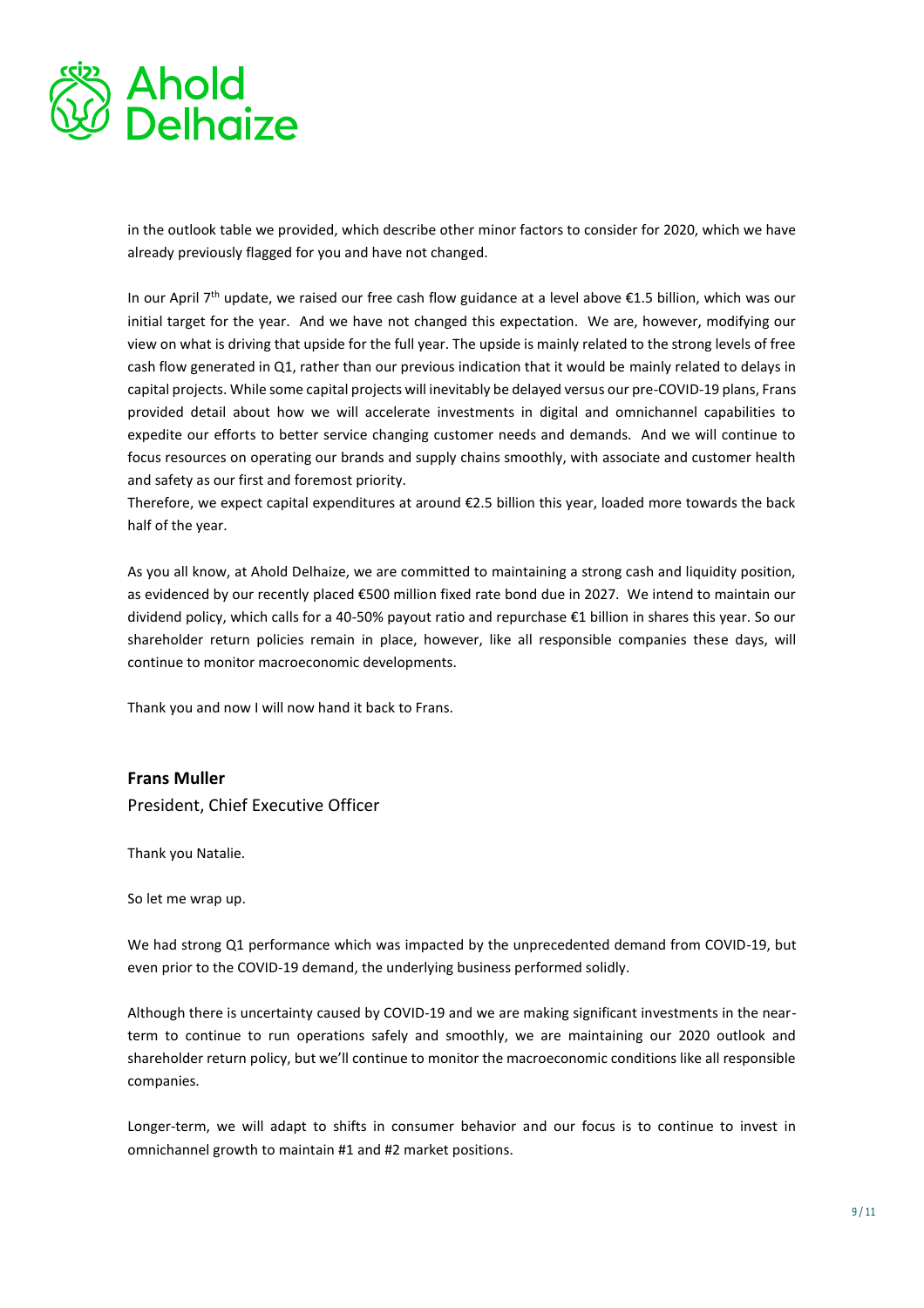

We have a strong cash flow and liquidity position that will provide us the means to make the near and longterm investments necessary to drive growth, while at the same time returning capital to shareholders.

I'd also like to thank the teams across our brands again for their hard work in Q1.

**== END ==** 

#### **Cautionary notice**

This communication includes forward-looking statements. All statements other than statements of historical facts may be forward-looking statements. Words and expressions such as will, continue, to be, committed, operate, ensure, leading, adapt, invest, during, after, subsequent quarters, maintain, full-year, outlook, will be, will see, deploying, provide, nearer term, upcoming quarters, would, overcome, push for, engage, plans, further, this year, expect, begin to, expand, offering and capabilities, focus, longer-term, continuing, 2025, targets, later, in the process, opportunities, continuously, evolving, improving, remain, explore, near future, trend, throughout, period, growth, progress into, Q2, expected, future periods, ongoing, going forward, project, develop, take hold, expectation, view. due, 2027, intend or other similar words or expressions are typically used to identify forward-looking statements.

Forward-looking statements are subject to risks, uncertainties and other factors that are difficult to predict and that may cause the actual results of Koninklijke Ahold Delhaize N.V. (the "Company") to differ materially from future results expressed or implied by such forward-looking statements. Such factors include, but are not limited to, risks relating to the Company's inability to successfully implement its strategy, manage the growth of its business or realize the anticipated benefits of acquisitions; risks relating to competition and pressure on profit margins in the food retail industry; the impact of economic conditions on consumer spending; turbulence in the global capital markets; natural disasters and geopolitical events; climate change; raw material scarcity and human rights developments in the supply chain; disruption of operations and other factors negatively affecting the Company's suppliers; the unsuccessful operation of the Company's franchised and affiliated stores; changes in supplier terms and the inability to pass on cost increases to prices; risks related to corporate responsibility and sustainable retailing; food safety issues resulting in product liability claims and adverse publicity; environmental liabilities associated with the properties that the Company owns or leases; competitive labor markets, changes in labor conditions and labor disruptions; increases in costs associated with the Company's defined benefit pension plans; the failure or breach of security of IT systems; the Company's inability to successfully complete divestitures and the effect of contingent liabilities arising from completed divestitures; antitrust and similar legislation; unexpected outcomes in the Company's legal proceedings; additional expenses or capital expenditures associated with compliance with federal, regional, state and local laws and regulations; unexpected outcomes with respect to tax audits; the impact of the Company's outstanding financial debt; the Company's ability to generate positive cash flows; fluctuation in interest rates; the change in reference interest rate; the impact of downgrades of the Company's credit ratings and the associated increase in the